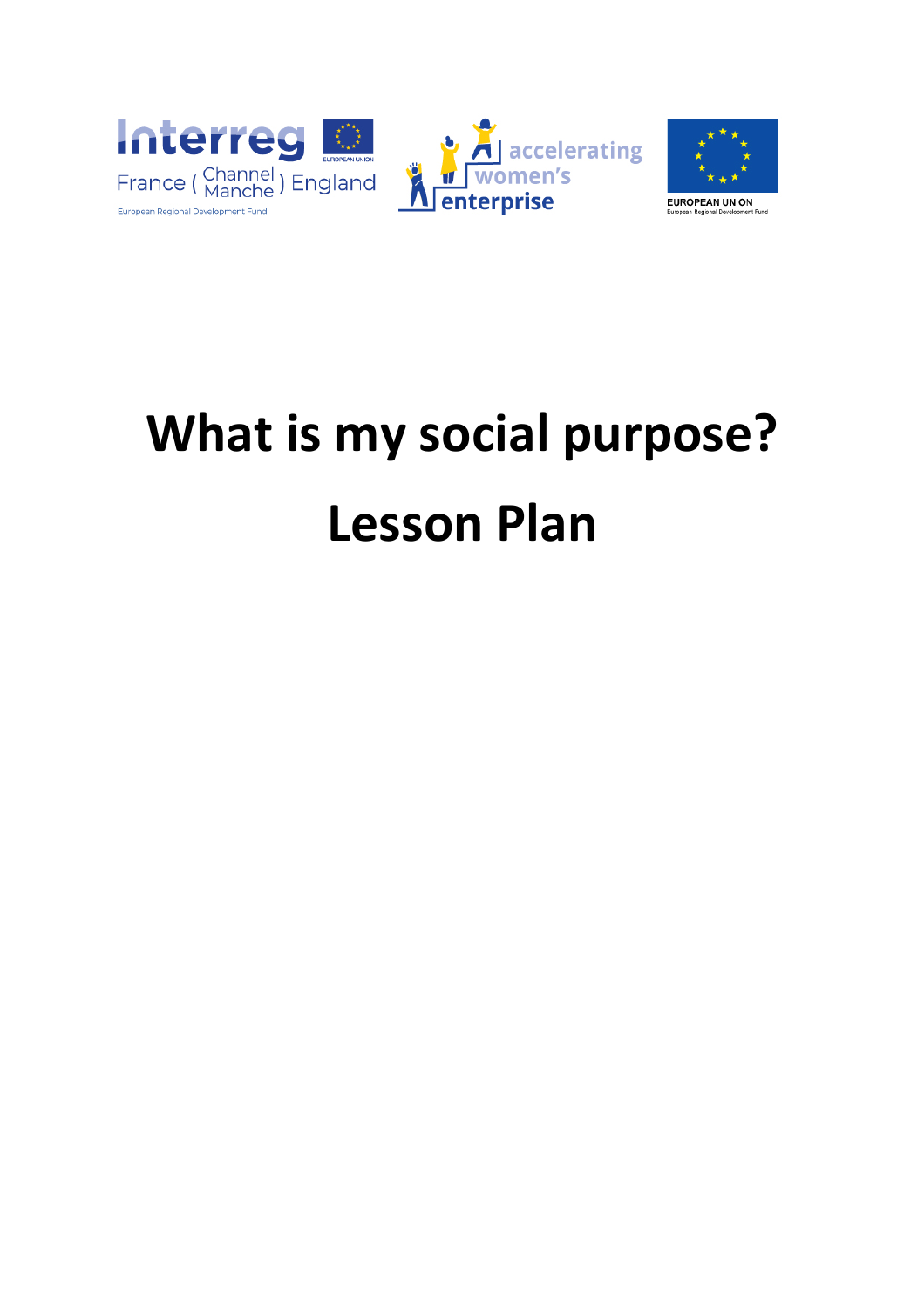## **1 Overall Aim**

To reflect on personal motivations and aspirations for wanting to 'make a difference' [LO1, LO2, LO4]

To clearly identify the specific 'difference' or 'social purpose' that the new venture is trying to achieve [LO1, LO3, LO4]

To identify what distinguishes a 'social enterprise' from other types of 'business', and to ensure that this focus on 'social impact' is deeply embedded within all plans and strategies [LO3, LO4, LO5] \*

## **2 Learning Outcomes**

LO1 Participants will be able to understand their own personal motivations for wanting to set up an enterprise with a particular 'social purpose'

LO2 Participants will be able to identify their own skills and strengths and how these might be used for social entrepreneurship

LO3 Participants will be able to articulate how their own venture is driven by a desire to make a social impact

LO4 Participants will be able to reflect on personal values and explain how these shape the structures, processes and cultures of own social enterprises \*

LO5 Participants will be able to embed a commitment to social impact into the fabric of all business planning

LO6 Participants will be able to identify potential support networks to further development of their social enterprise

\* it is noted that the interpretation of these might differ in UK and French contexts

## **3 Duration**

This module has been run over two sessions (10am-2pm, including lunch) and as one full day (10am-4.30pm, including lunch). The schedules for both of these models are included here. There are two sets of PowerPoint slides to reflect this.

## **4 Start Date**

Piloted in October/November 2019 (Dartington, Devon). Piloted in December 2019 (Carhaix, France). Rolled out to other partners for using from January 2020.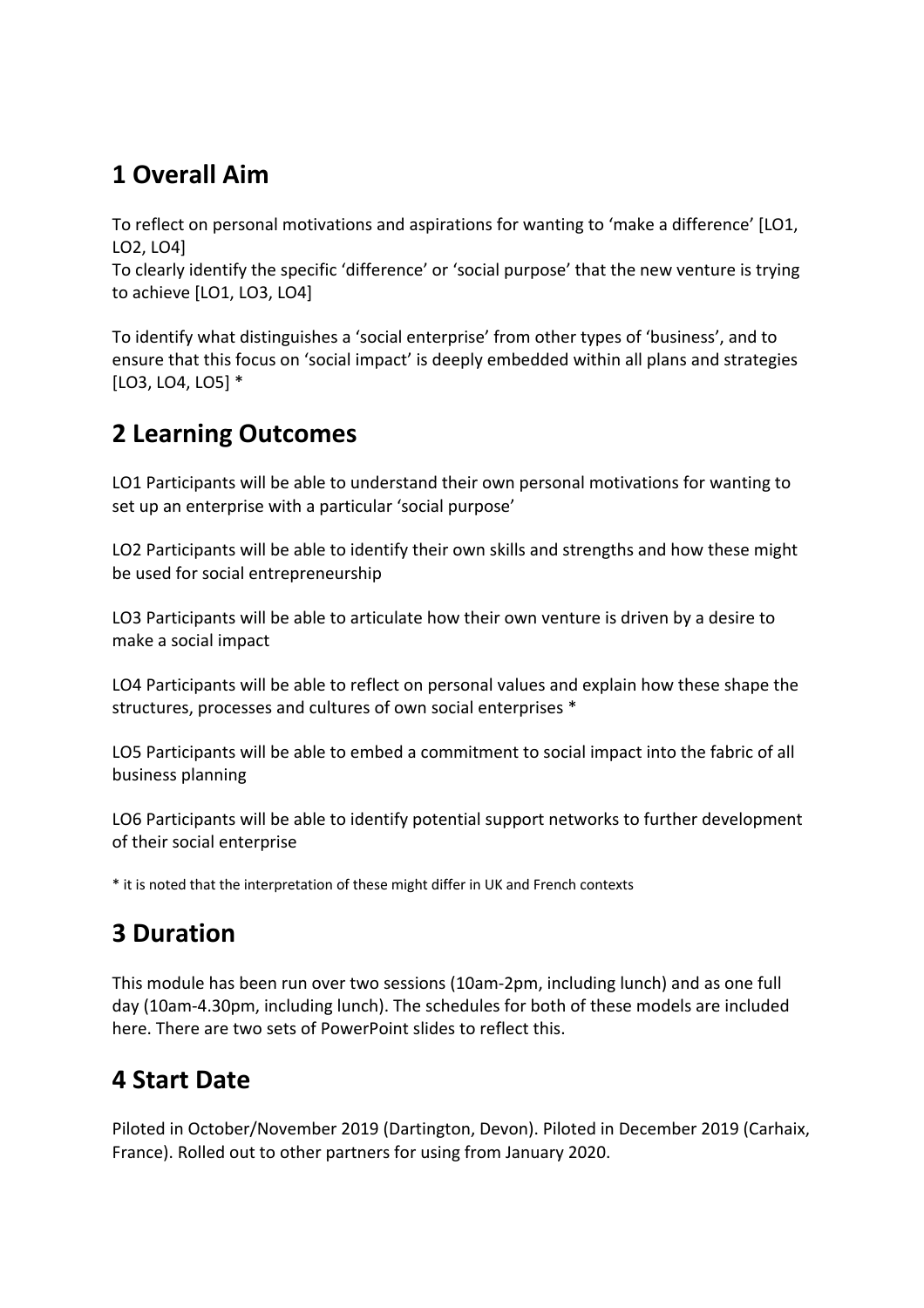## **5 Module Structure**

| <b>TWO HALF-DAY MODEL: Session 1</b> |                                                |
|--------------------------------------|------------------------------------------------|
| 9.45am                               | <b>Arrival and refreshments</b>                |
| 10.00am                              | <b>WELCOME / GETTING STARTED</b>               |
|                                      | Welcomes Icebreaker                            |
|                                      |                                                |
|                                      | Aims for today                                 |
|                                      | Negotiating ground-rules                       |
|                                      | Aims / structure / expectations                |
|                                      | Support structures                             |
|                                      | Practicalities (claiming expenses, sending     |
|                                      | apologies etc.)                                |
|                                      |                                                |
|                                      | Why women in enterprise?                       |
|                                      | What is a social entrepreneur? What is a       |
|                                      | social enterprise? Why is thinking about       |
|                                      | 'social purpose' important?                    |
|                                      | [This can be adapted, depending on the         |
|                                      | context and needs of the group]                |
| 11.00am                              | <b>PERSONAL MOTIVATIONS, VALUES - what</b>     |
|                                      | is my social purpose?                          |
|                                      | Life map [Activity sheet at end of this pack]  |
|                                      | [1 hr]                                         |
| 12.00pm                              | <b>Coffee Break</b>                            |
| 12.15pm                              | <b>PERSONAL MOTIVATIONS, VALUES - what</b>     |
|                                      | is my social purpose?                          |
|                                      | Exploring 'ikigai' ('reason for being')        |
|                                      | [Activity sheet at end of this pack] [1 hr]    |
| 1.15pm                               | <b>Lunch Break</b>                             |
| 2.00pm                               | <b>SOCIAL ENTERPRISES - what is our social</b> |
|                                      | purpose?                                       |
|                                      | Witness session $-$ a female entrepreneur      |
|                                      | from established social enterprise with a      |
|                                      | story to tell about how they have identified   |
|                                      | own social purpose and developed a             |
|                                      | business from this - should also share         |
|                                      | pitfalls and problems with realising their     |
|                                      | ideas. Fairly informal conversational format   |
|                                      | [1 hr]                                         |
|                                      |                                                |
|                                      | [Each provider to choose someone suitable      |
|                                      | for their context. Guidance on how to          |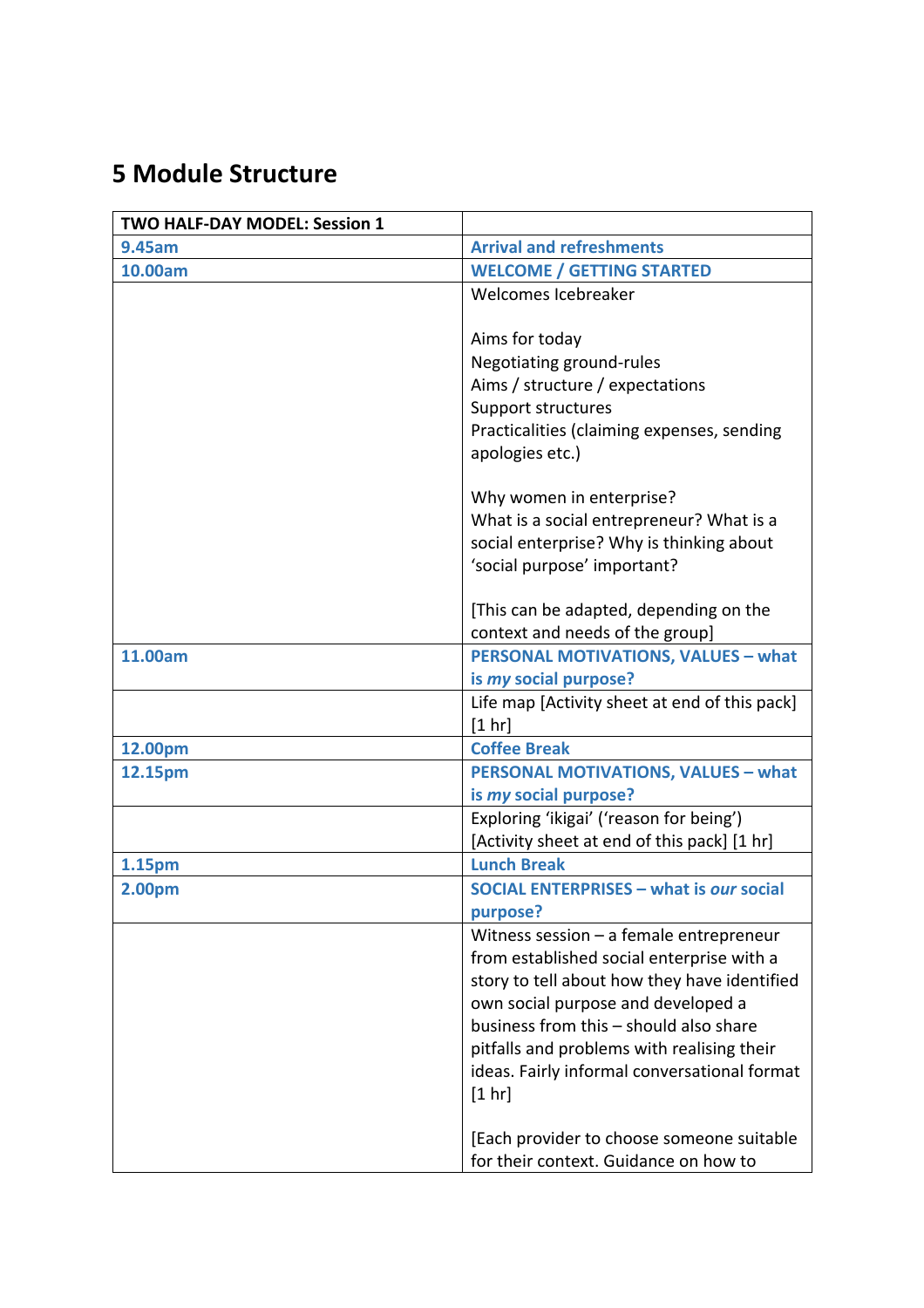|        | choose a witness included at end of this                                                                                                                                                                                                              |
|--------|-------------------------------------------------------------------------------------------------------------------------------------------------------------------------------------------------------------------------------------------------------|
|        | pack                                                                                                                                                                                                                                                  |
| 3.00pm | <b>Coffee Break</b>                                                                                                                                                                                                                                   |
| 3.30pm | Each participant to have 5 minutes to write<br>down all their ideas for their own social<br>enterprise. Then to take 60 seconds to<br>'pitch' ideas to rest of the group. [30mins].<br>Guidance given for facilitators on notes<br>section of slides. |
| 4.00pm | <b>CLOSING / ENDINGS</b>                                                                                                                                                                                                                              |
|        | Looking ahead – state intentions on what<br>participants might reflect on before next<br>session                                                                                                                                                      |
|        | Detailed feedback activity<br>Closing round<br>[This can be adapted, depending on the<br>context and needs of the group]                                                                                                                              |
| 4.30pm | <b>End</b>                                                                                                                                                                                                                                            |

## **6 Detailed outlines of proposed activities**

- 6.1 Life Map
- 6.2 Exploring 'ikigai'
- 6.3 Witness session info

## 1. **6.1 Life Map**

#### Stage 1:

[up to 15 mins] See slides for examples of what a life map might look like. On own:

Instructions from facilitator:

Taking pen and paper, draw a map of your life's journey up to now. Let it flow like a stream in a wandering line around the page, from your birth up to the present moment. Along the line draw symbols or pictures to convey significant events that enriched or redirected the course of your life and your sense of purpose.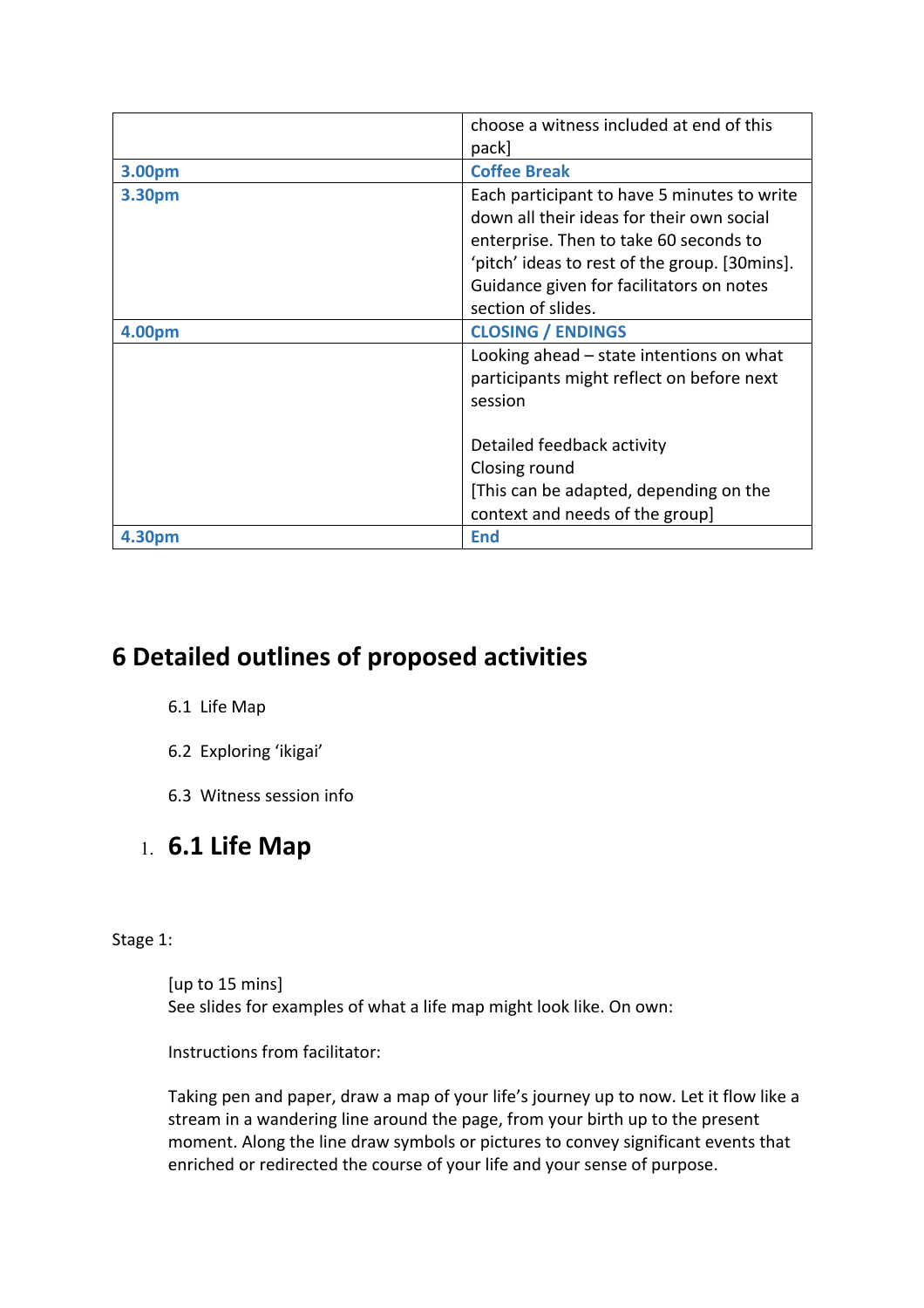[up to 15 mins – 5 mins each, plus some time for explanation and swapping

In pairs:

Instructions from facilitator:

You can share as much or as little of your life map as you wish. Share some of your your map with your partner. Their job is not to comment, but just to listen, and possibly to ask invitational questions for you to say more if you wish. There is no pressure to say more than you want. When you have talked through your map, focus on your options for the future trajectories. At this point, your partner might want to ask questions to help you to think about your 'social purpose'

Swap over, and repeat. [up to 10 mins]

On own:

Look again at your map ...

When you get to the present, think of different trajectories you are considering taking in the future; draw them in dotted lines out from the point of Now, each perhaps with its own image or icon.

#### [up to 15 mins] Pairs / small groups

Invitation to share reflections on the process, especially in relation to the following:

- What ideas do you have?
- Where do you want your life to go next?
- How has your life so far shaped your visions?
- What is your 'enterprise' or 'business idea'?
- Other open-ended questions?

#### **Resources**

Pens and paper, other art materials if you want to be creative Timer / bell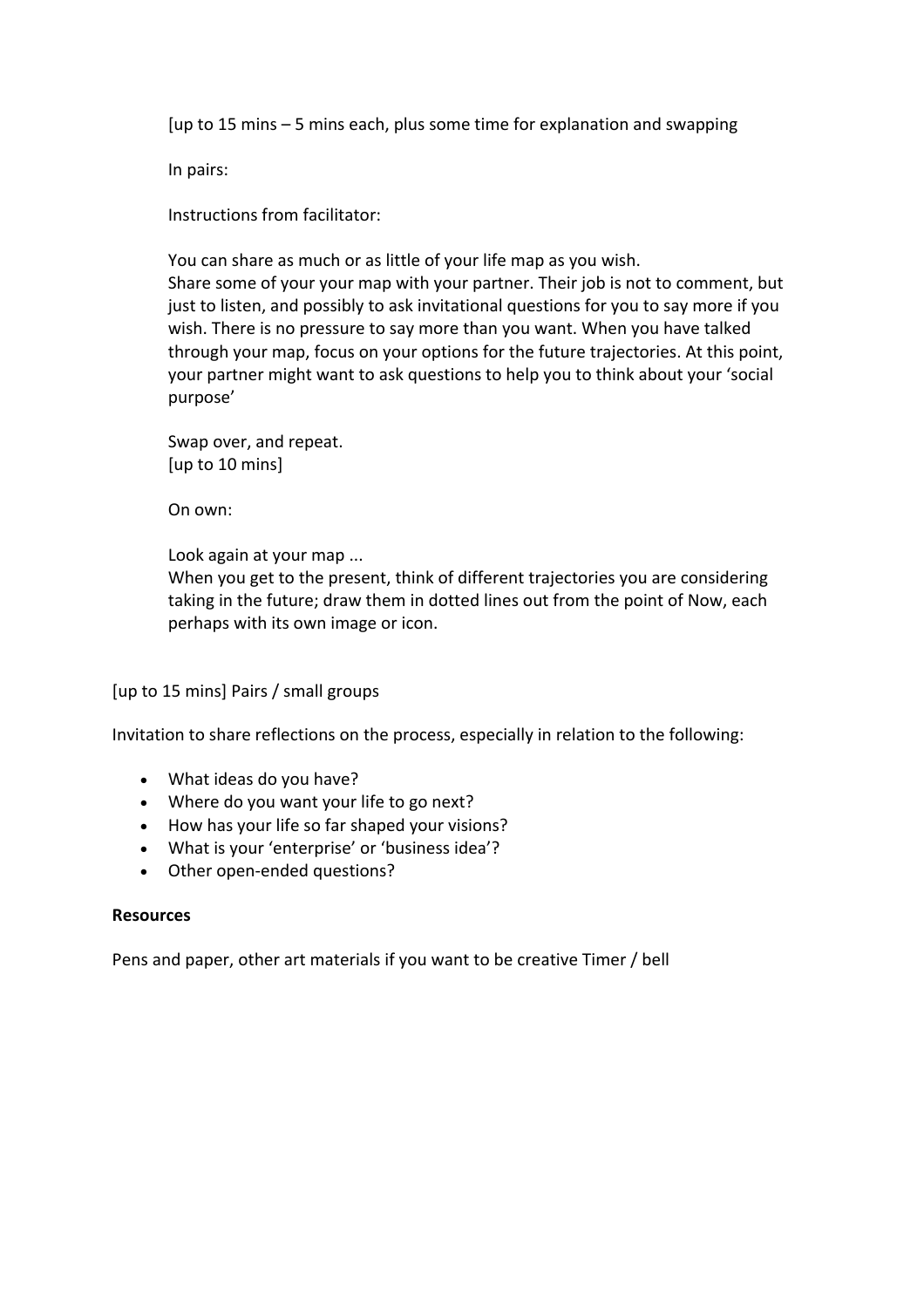## **6.2 Exploring ikigai Background**

Ikigai is a Japanese concept about 'reason for being'. Each person's ikigai is personal to them and specific to their lives.

The word comes from: **iki** (life; alive) and **gai** (value; worth, reason for living). There are four key questions:

- 1. Are you doing something you love?
- 2. That the world needs?
- 3. That you are good at?
- 4. That you can be paid for?

(this fourth question is a Western adaption and does not feature in the original Japanese concept, but it does seem a pertinent question for social entrepreneurs)

Where these four elements overlap, there is ikigai (reason for being).



This could be a useful concept for participants to explore, particular as it helps to focus on social purpose, skills, demand (market), and the potential to generate funds.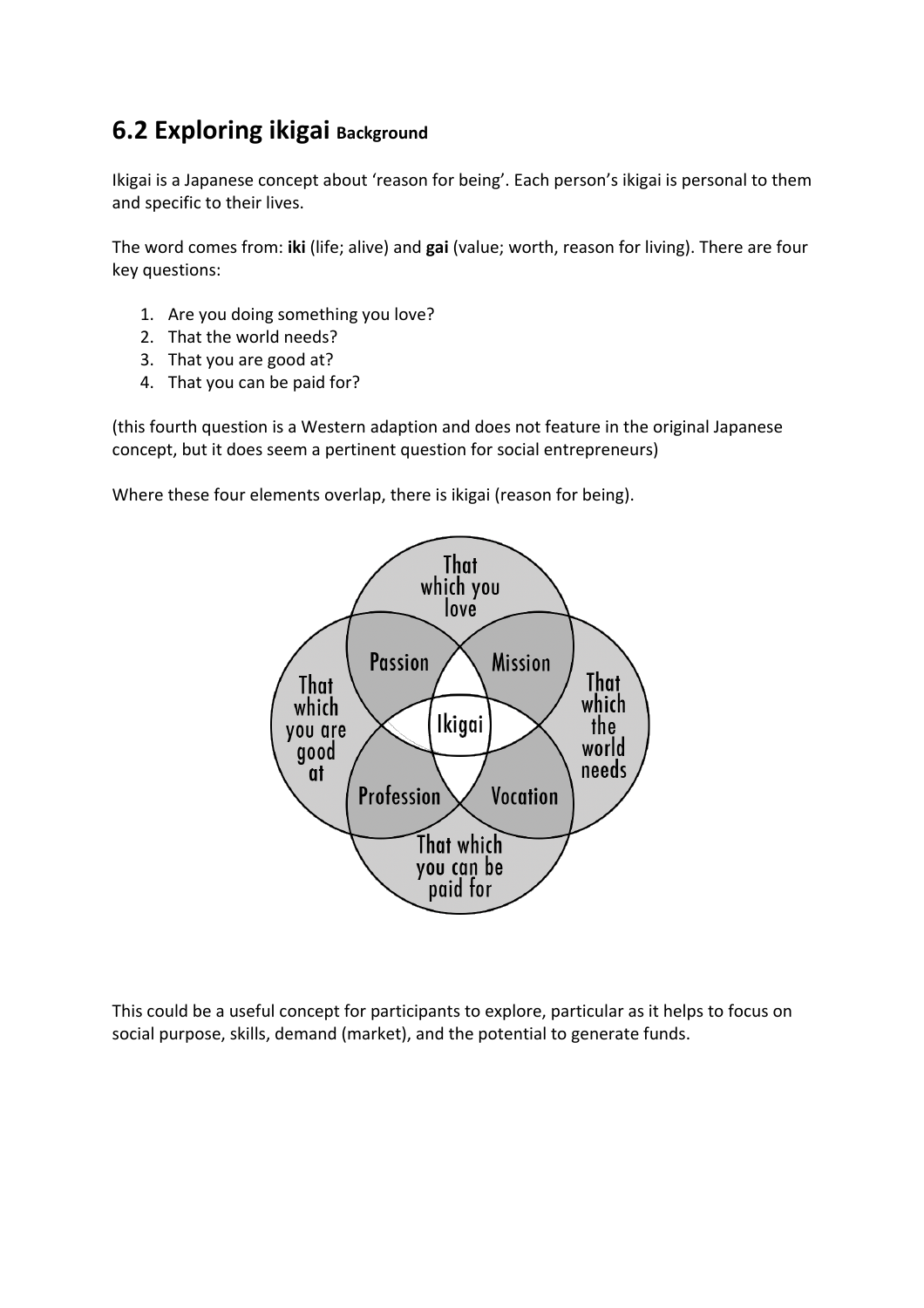#### **Exploring Ikigai - activity**

Stage 1: [up to 15 mins] Facilitator to briefly explain the concept of ikigai and its origins

Facilitator to show diagram, and give an example (from their own experience, from a fictitious situation, or using a witness who has set up a social enterprise)

Stage 2: [up to 15 mins] On own: participants to fill in blank template for ikigai (on next page)

Stage 3 [up to 15 mins]

Small groups: each person to share diagram (briefly), and especially to focus on any challenges or obstacles to finding 'ikigai'

Group discussion on whether this is a useful model, and if so, what they each need to do to make the most of it (this might involve reflecting in more depth, making some decisions about where to focus, working a way through obstacles)

Stage 4 [up to 15 mins] Whole group:

Invitation to share reflections on the process, especially in relation to the following:

- How did you find the process of reflecting on all four elements?
- How easy or hard was it to find the central overlap the ikigai?
- Does this activity help you to reflect on your 'social purpose'?
- How do you want to move forward from here?
- Other open-ended questions?

[Questions for facilitators to consider – how do we support participants to identify their skills, interests, aspirations, loves if they are not able to do so? How do we support participants to find the central overlap (ikigai) if it is not obvious, or if there might be multiple responses?)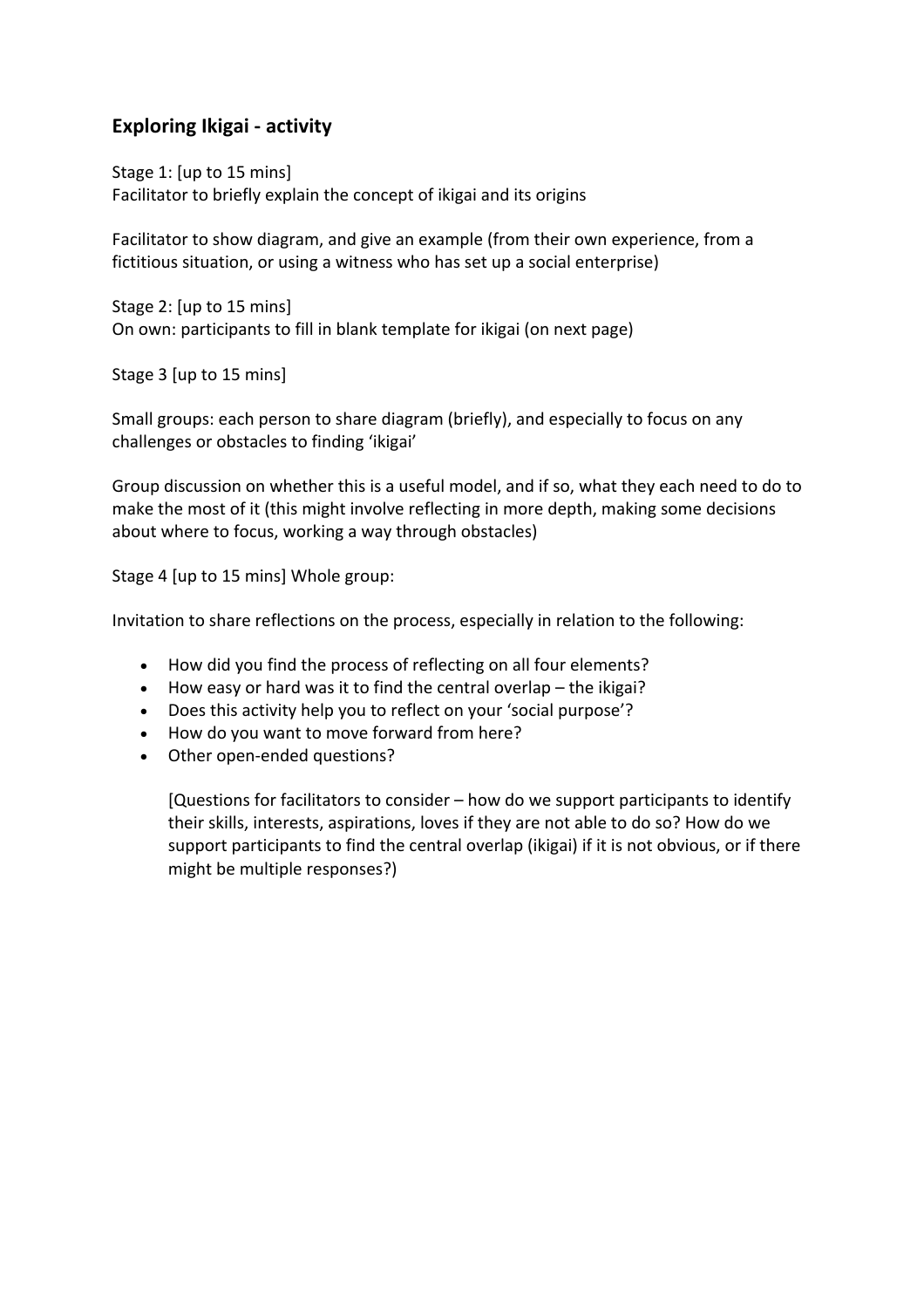## **Reflecting on my 'reason for being'?**